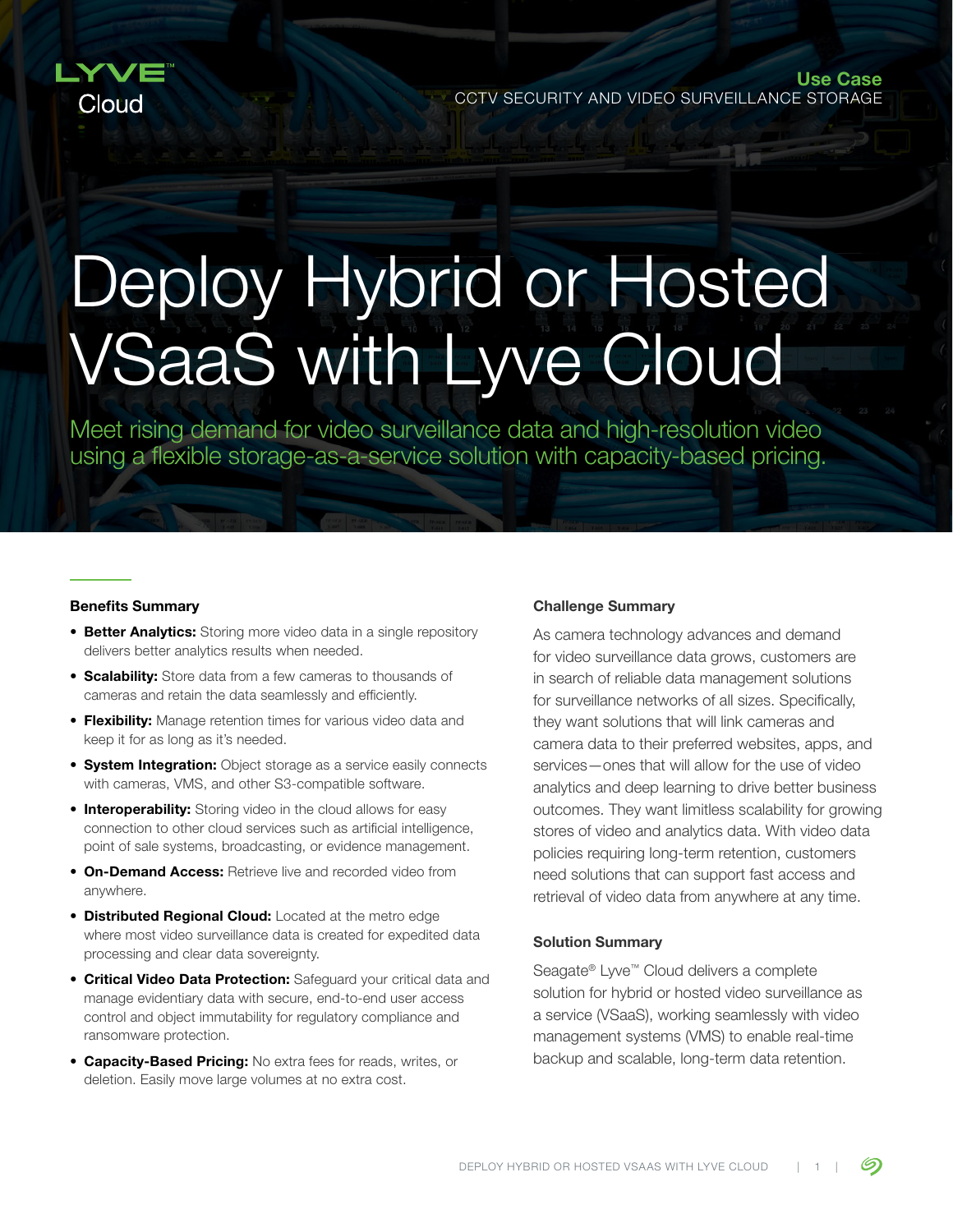# **Introduction**

Customers need alternative storage options for their VMS. They need solutions that can sustain data durability, maintain consistent performance, support trusted security features, and scale as needed. To address these requirements, today's surveillance solution providers are turning to S3 cloud storage.

Adopting a cloud-based VSaaS will enable enterprises to gain a competitive edge. There are two types of VSaaS that enterprises can deploy:

- Hybrid VSaaS: On-premises networks leverage the cloud for backup and scalable long-term retention. Customers can decrease operational burdens associated with maintaining physical storage and bypass upgrade costs.
- **Hosted VSaaS:** On-premises video cameras store data to the cloud through a bridge appliance. This approach equips providers to offer an endpoint-to-cloud management package to customers.

Whether an organization chooses hybrid or hosted VSaaS, a robust storage system will be needed to support simple storage and guaranteed retrieval of critical video data while. Further, this storage system must safeguard data with stringent security measures while enabling analytics to drive business value at predictable costs.



# **Lyve Cloud for Hybrid and Hosted VSaaS**

When deployed as VSaaS, Lyve Cloud complements existing onsite VMS to address retention challenges or establish an entirely cloud-based solution as a service.

Object immutability and audit logs help enterprises meet compliance and regulatory requirements with ease while safeguarding video data backups and archives from ransomware with enterprise-grade identity management support, automatic data replication, and data encryption. Customers pay only for the storage they use. There are no extra fees for storing, retrieving, or analyzing video surveillance data, enabling cost-effective implementations.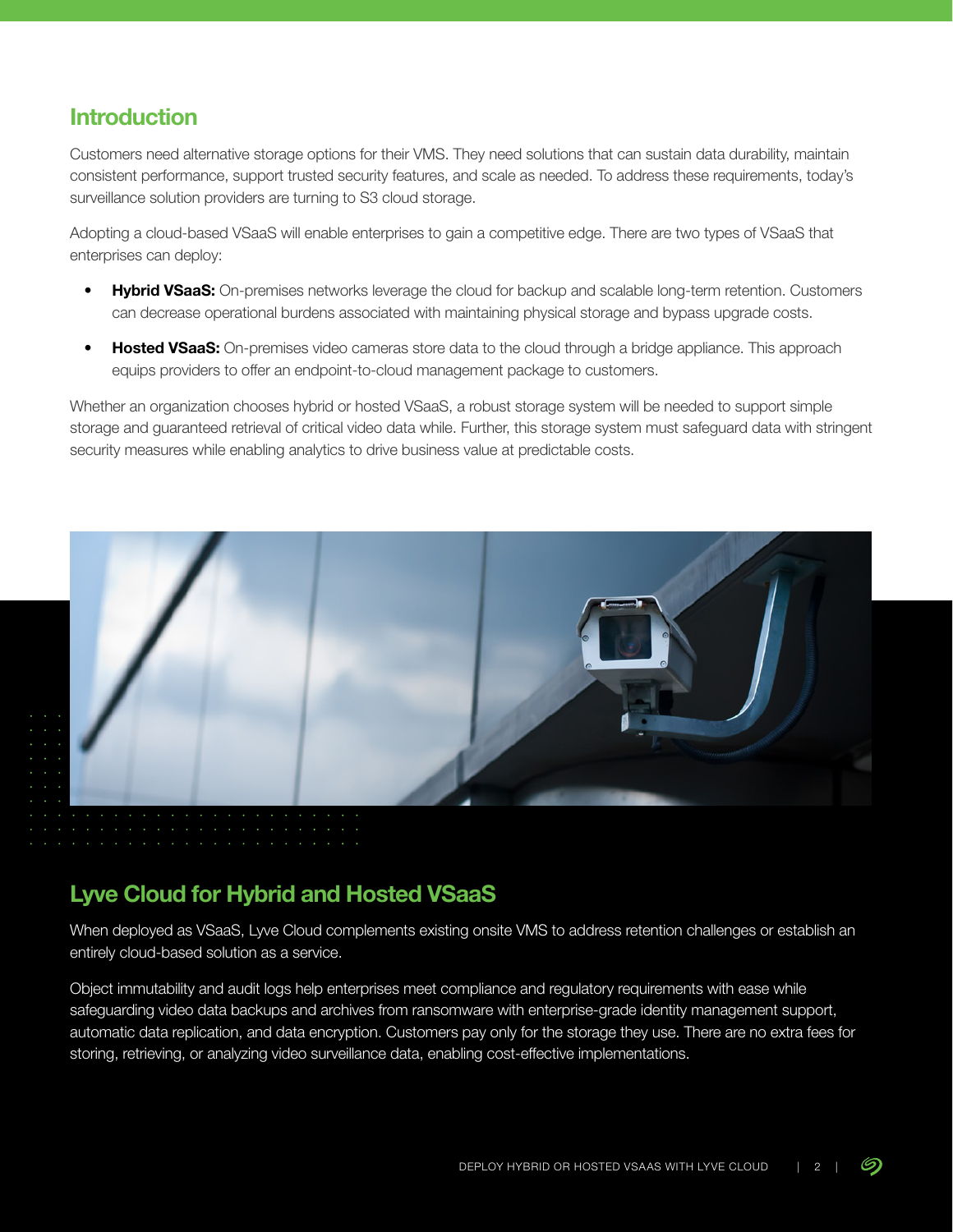## Hybrid VSaaS

Lyve Cloud connects seamlessly with VMS, on-premises infrastructure, and both public and private clouds. Customers can choose to send video surveillance data collected onsite over S3 to Lyve Cloud after a specified duration of time. Lyve Cloud's flexible, monthly, pay-for-use model enables customers to select the best solution for their business. Simple to scale and manage, hybrid VSaaS is often a good fit for commercial use and enterprises of all sizes.



## Scale Your VMS Storage Long Term Data Retention and Backup

Direct Video Stream Ingest

## Hosted VSaaS

Lyve Cloud's edge-to-cloud, S3-compatible data pipeline empowers seamless interconnectivity and interoperability for every stage of data flow. VSaaS providers can establish an entire cloud-based solution in which video footage is stored and accessed directly on Lyve Cloud. Data processing and camera deployment can be administered through VMS connected to Lyve Cloud. Customers with modest deployments in industries with fewer total cameras can also take advantage of this streamlined deployment model.